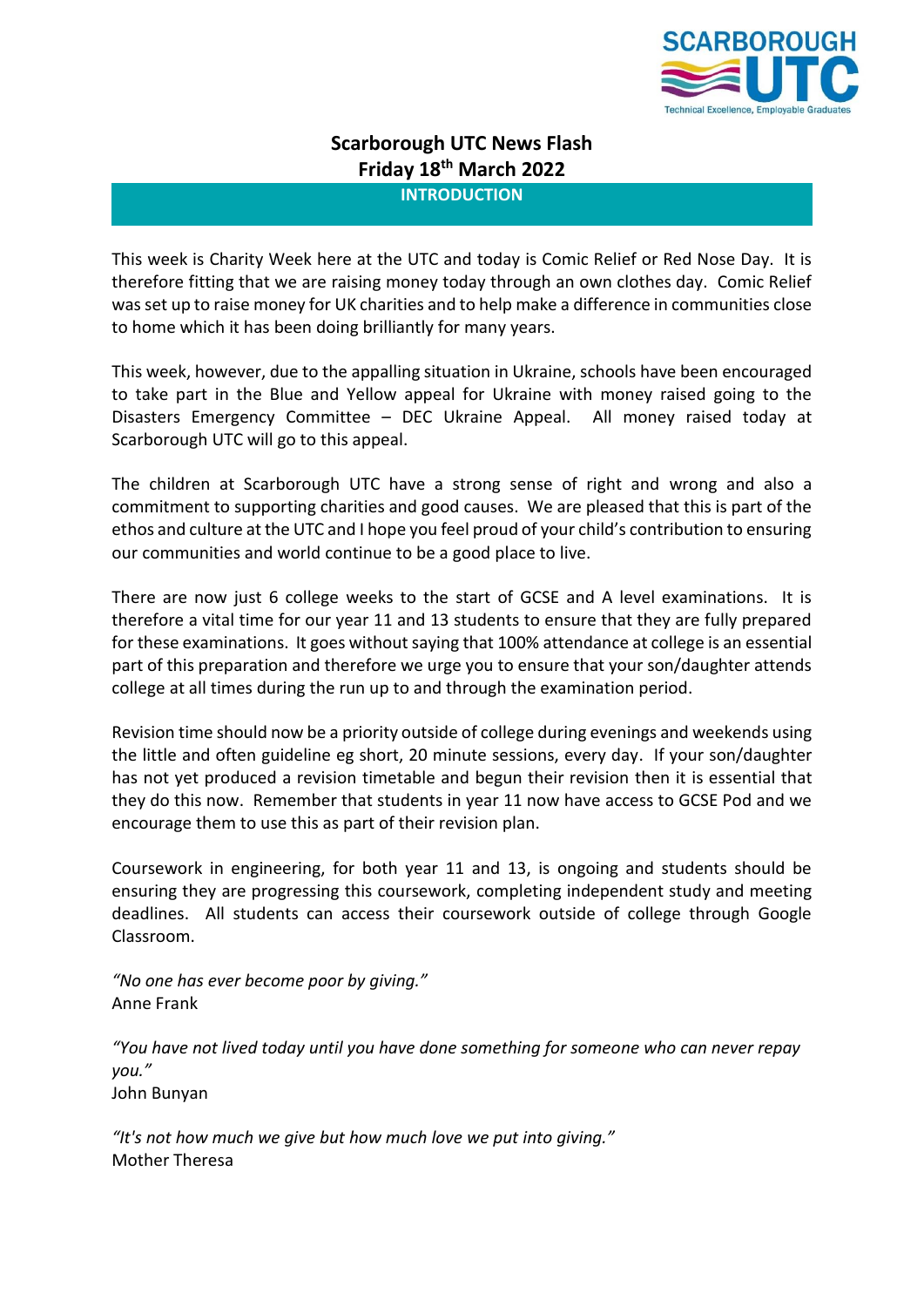Thank you for your support.

# **Mr L Kilgour Principal**

## **T&L@SUTC**

The Career Development Programme continues to enhance student experience here at Scarborough UTC with the commencement of soft skills development sessions with the GCHQ team. A specialist from GCHQ is attending weekly this half term to deliver training sessions focusing on essential employability skills. In addition, technical skills and ability are discussed alongside mentoring discussions. In this way the fortunate students involved will be ensured of leaving Scarborough UTC with the experience of working with, and gaining an insight into, a key international employer and the skills required to successfully apply and be interviewed for any future opportunities they choose. This is just one way in which teaching and learning at Scarborough UTC is positively enhanced by the involvement of our employer partners.

## **TECHNICAL EXCELLENCE**

News from Systems Control this week - Year 12 and 13 Electronic and Electrical design students have analysed some circuits using transistors as an amplifier, and observed the use of a voltage divider to control a transistor input.

Y13 electrical pathway students have been evaluating different methods of circuit protection. This involves examining the merits of fuses which are used as protection against overcurrent, or an excess of electrical current which can electrocute and cause fires and also looking at circuit breakers which protect against earth leakage and trip on your consumer unit within 3 milliseconds if there is a cut wire or some insulation is damaged if something is dropped on a wire for example.

The legal framework and legislation relating to electrical work is something we will be looking at next, and it was whilst looking at types of circuit breakers and fuses we then discussed RCBO's which combine the overcurrent protection of a fuse, and the earth leakage element of a circuit breaker. At GCSE students know the earth leakage device as an RCD or residual current device which are now compulsory in new building electrical installations.

Year 11 have had a ROLL week this week reflecting on their progress and planning and making improvements. Some students do need to raise their game in terms of completing outstanding tasks. I'll be sending some positive postcards and email invites to attend some support sessions especially with Y11 in the coming week.

Year 10 are now well in to their unit R114 simulate construct and test electronic circuits. It is pleasing to see the level of maturity now that we have done some introductory work with our Employer Excellence projects. Students are getting rewarded for their efforts and this is really good to see. Again, I will be sending some positives home to parents to mention those who are really working well as part of their Systems Control Engineering course. Have a great weekend! Mr Brown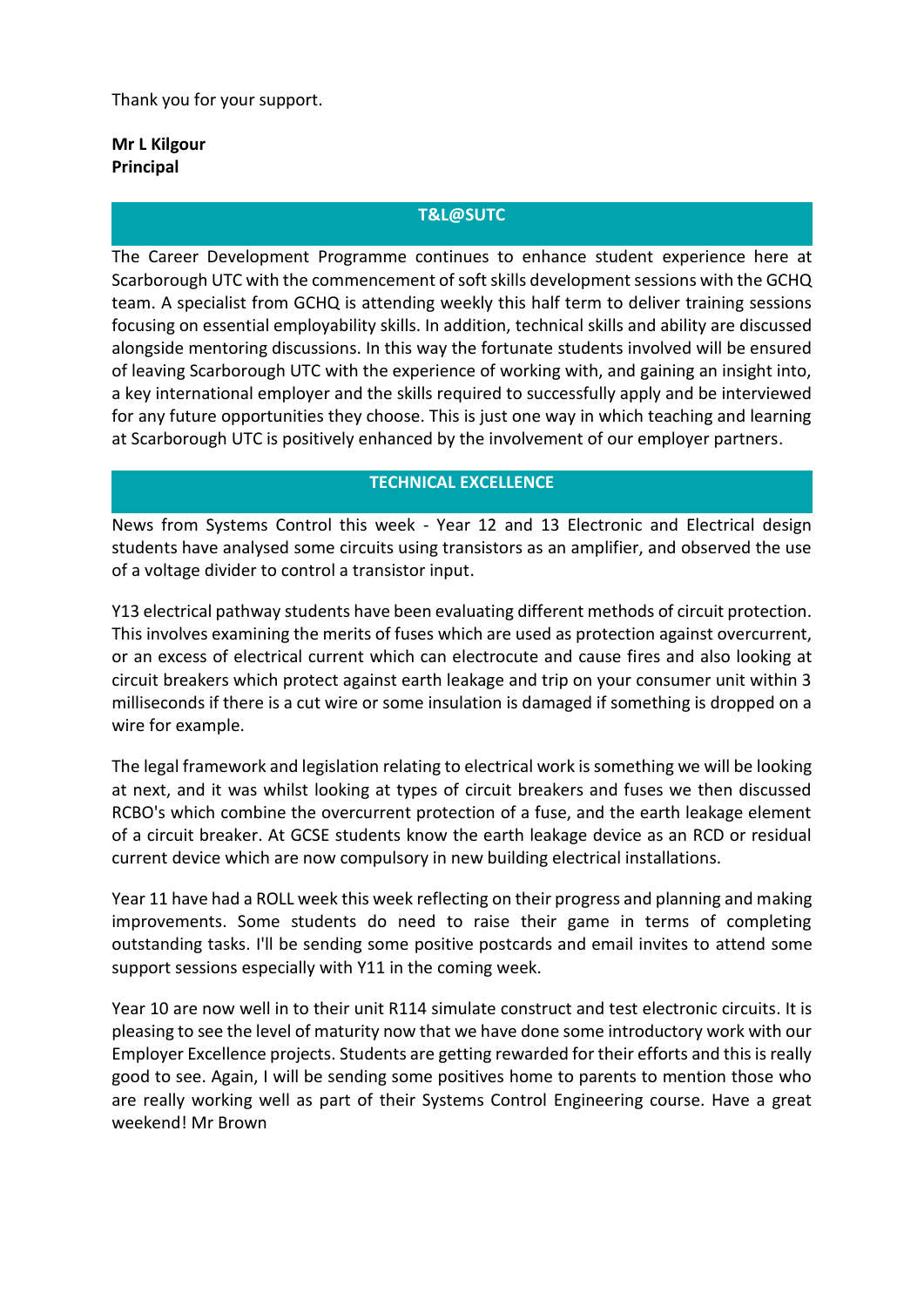## **ASSESSMENT AND CURRICULUM**

**All Years:** All assessment information, Attendance, Professional values, behaviour and target information is published on the "My Child at school" app. This is a secure and personal portal that allows you to assess the progress of your child at any time. Invites for the portal have been issued. If there are any issues accessing the app, please report this to [enquiries@scarboroughutc.co.uk](mailto:enquiries@scarboroughutc.co.uk) for further assistance. Registering for the APP is vital as this is the primary method of regular communication to parents.

## **Behaviour and Safety**

It is important to continue the highest standards of business dress policy. Please check and ensure that equipment, stationary and **scientific calculators** are in good working order.

Maintaining 100% attendance is important to ensure we can continue to support progress effectively. Students are supported through tutor time with attendance challenges. Attendance is a very important focus for all students to ensure we can support attainment throughout the Spring term. A hard-working environment is vital to ensure students feel safe and make continued progress.

Firstly, structures are in place to guarantee that all students gain best opportunity to meet high standards and are recognised for hard work in areas identified by **P**rofessional **V**alues and **E**mployability **S**kills (**PVES**), these positive points are identified on your MCAS parental account. By tracking this information regularly, you will be able to identify areas of strength and development for your child

## **Curriculum, Feedback and Assessment**

## **Y10 & 12**

Good routine revision practice is essential in Year 10 and 12. Students complete a number of assessments across statutory subjects and Engineering or Health Pathways, it is important that students pay due attention to coursework deadlines and revise regularly.

Y10 and 12 Futures & Progress evening is on Thursday 6<sup>th</sup> May 2022. Please check MCAS for updated assessment data, behaviour data and attendance data.

## **Y11 & Y13**

Thank you for attending and supporting Progress evening. In preparation for exams assessment data analysis is providing the basis for identifying academic support and intervention schedules on the approach to the summer examinations.

Please use this opportunity to support progress and develop revision routines. Exams will start in 6 school weeks.